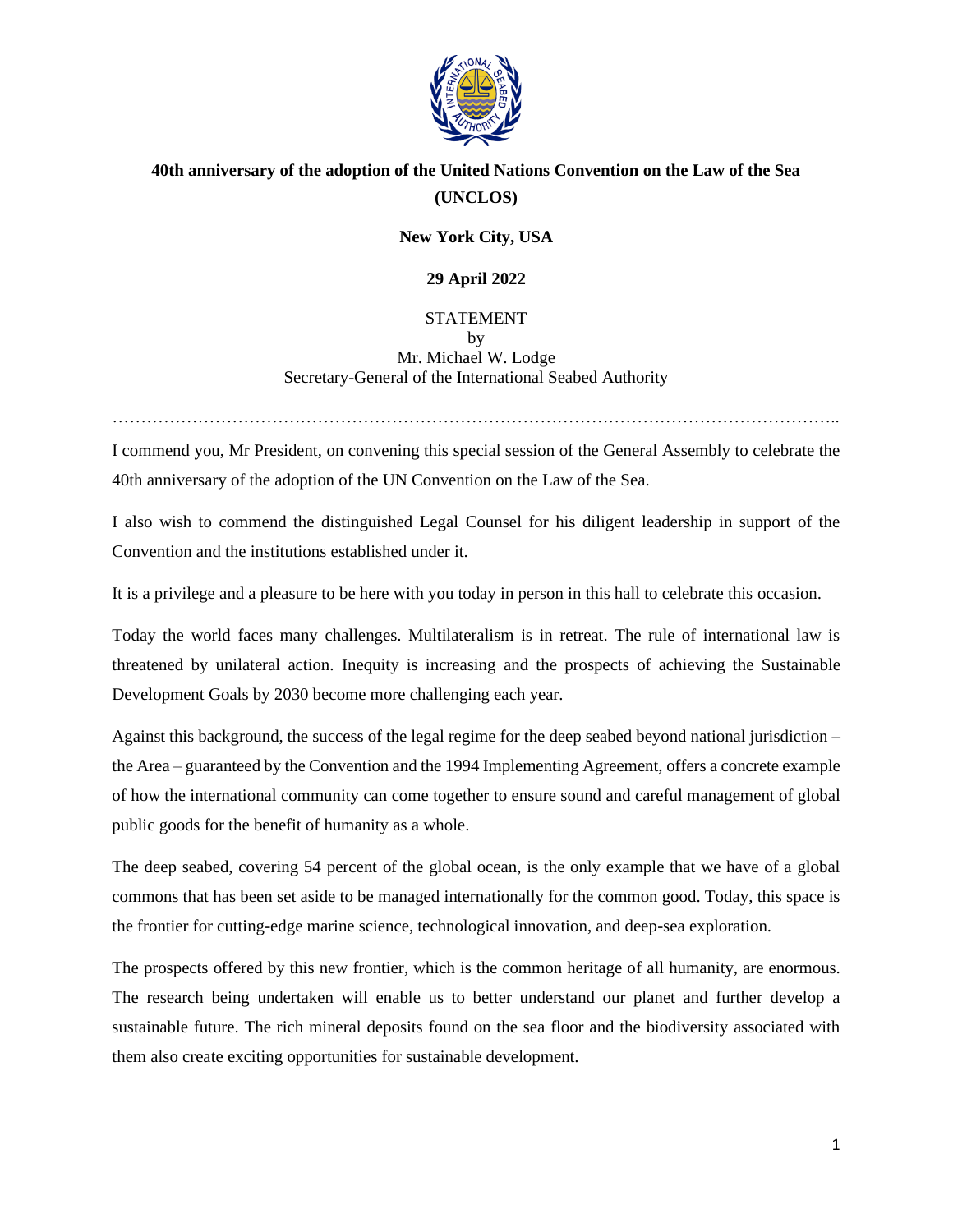The regime for the deep seabed lies at the heart of the entire system of global ocean governance under the Convention. It is its backbone and its essence. It provides us with a central platform for trade-offs between States based on consensus building. Without the Authority, we could easily have seen rampant unrestrained exploitation of the deep seabed and appropriation of its resources for the benefit of only a few.

This grand project for humanity could easily have failed. Instead, the regime has succeeded beyond all expectations in its primary objective of preventing unilateral claims to deep seabed resources. Since 1982, all claims to potential mine sites have been dealt with strictly in accordance with the provisions of resolution II, the 1994 Agreement and the regulations adopted by the international community through the Authority.

There have been no unilateral claims, even though some key States remain outside the regime created by the Convention and the 1994 Agreement.

Over the past 40 years, we have also seen the progressive development of a sophisticated and balanced legal regime, open to equal participation by developed and developing States, anchored in the precautionary approach, transparency, and equity, and making a meaningful contribution to 12 of the 17 Sustainable Development Goals.

Through the development and implementation of a set of rules and standards governing deep sea mining and related activities, including marine scientific research in the Area, it becomes possible to balance the need for resource extraction with the preservation of the marine environment. All environmental decisions are based on the best available science and a responsible application of the precautionary approach.

The universal character of the Convention and its comprehensive governance system for the Area is reflected in the full and active participation of 168 States parties in the regime.

What is important now is to reinforce our collective action to ensure that this framework is respected and reinforced and, most of all, that the institutions created for its implementation are strengthened and not undermined.

This means that, first, we should avoid to be complacent. The Convention is a fundamental part of the rulesbased international order that has ensured peace at sea for 40 years and we should not take it for granted.

Second, it is critical that States take a consistent approach to implementation of the provisions of the Convention. Each chapter of the Convention is an integral part of the whole. Its provisions reflect the ecological unity of the ocean and are carefully designed to respond to the interests of all States, including developing States. We cannot pick and choose different elements depending on the circumstances and the interests of particular constituencies. At the national level, better coordination and cooperation between different sectoral interests is essential.